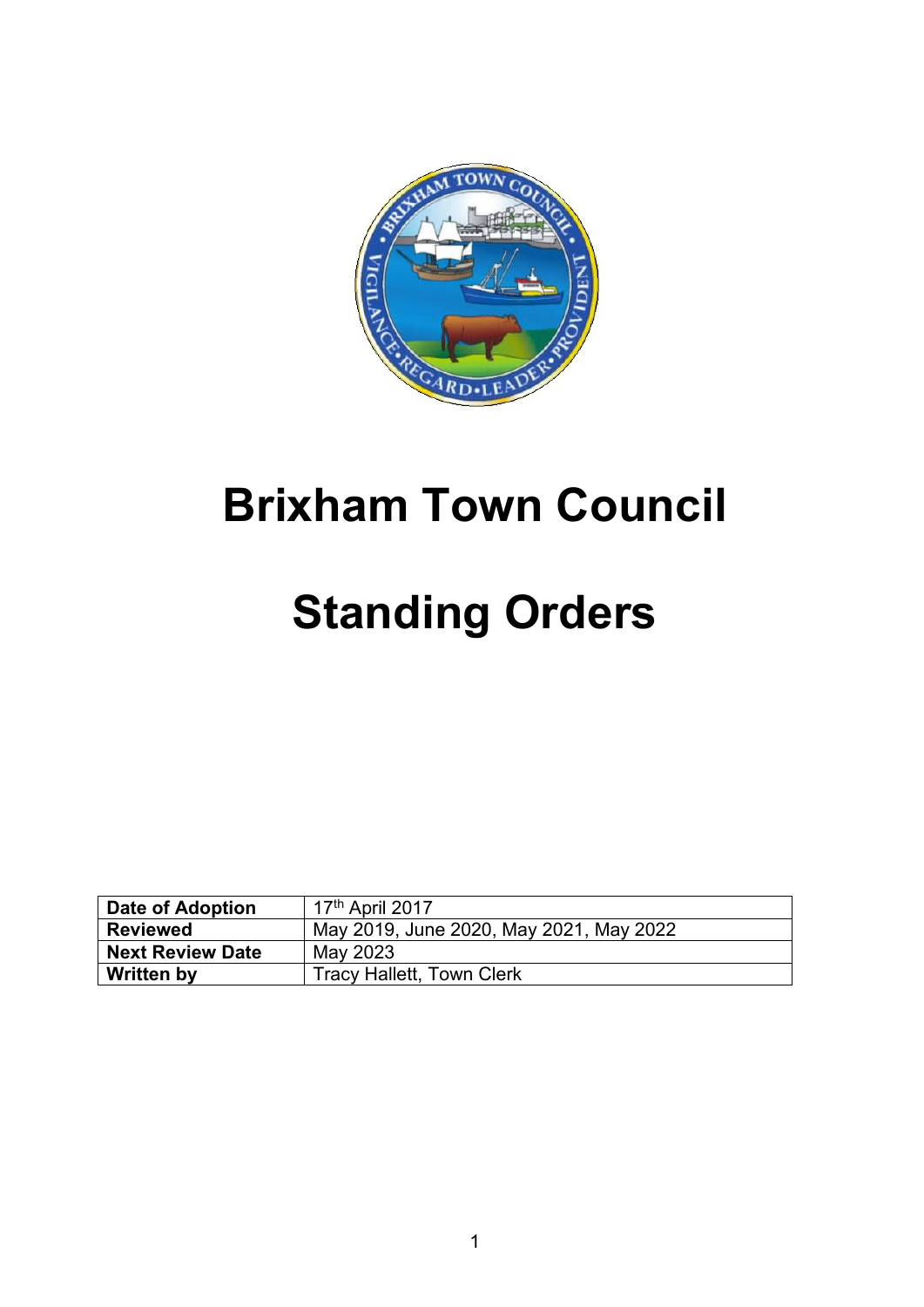### **Contents Page**

|                |                                                                                        | Page                    |
|----------------|----------------------------------------------------------------------------------------|-------------------------|
| 1              | Rules of debate at meetings                                                            | 3                       |
| $\overline{2}$ | Disorderly conduct at meetings                                                         | $\overline{\mathbf{4}}$ |
| $\mathfrak{B}$ | Meetings generally                                                                     | $\mathbf 5$             |
| 4              | Committees and sub-committees                                                          | $\overline{7}$          |
| 5              | <b>Ordinary Council meetings</b>                                                       | $\bf 8$                 |
| 6              | Extraordinary meetings of the Council and committees and sub-committees                | $\boldsymbol{9}$        |
| $\overline{7}$ | <b>Previous resolutions</b>                                                            | 9                       |
| 8              | Voting on appointments                                                                 | 10 <sup>°</sup>         |
| 9              | Motions for a meeting that require written notice to be given to the Proper<br>Officer | 10                      |
| 10             | Motions at a meeting that do not require written notice                                | 11                      |
| 11             | Management of Information                                                              | 12                      |
| 12             | <b>Draft minutes</b>                                                                   | 12                      |
| 13             | Code of conduct and dispensations                                                      | 13                      |
| 14             | Code of conduct complaints                                                             | 14                      |
| 15             | <b>Proper Officer</b>                                                                  | 14                      |
| 16             | <b>Responsible Financial Officer</b>                                                   | 15                      |
| 17             | Accounts and accounting statements                                                     | 15                      |
| 18             | Financial controls and procurement                                                     | 16                      |
| 19             | Handling staff matters                                                                 | 17                      |
| 20             | Requests for information                                                               | 17                      |
| 21             | Responsibilities to Provide Information                                                | 19                      |
| 22             | Relationships with the press / media                                                   | 19                      |
| 23             | Execution and sealing of legal deeds                                                   | 19                      |
| 24             | <b>Communicating with Torbay Councillors</b>                                           | 19                      |
| 25             | <b>Restrictions on Councillor activities</b>                                           | 20                      |
| 26             | Standing orders generally                                                              | 20                      |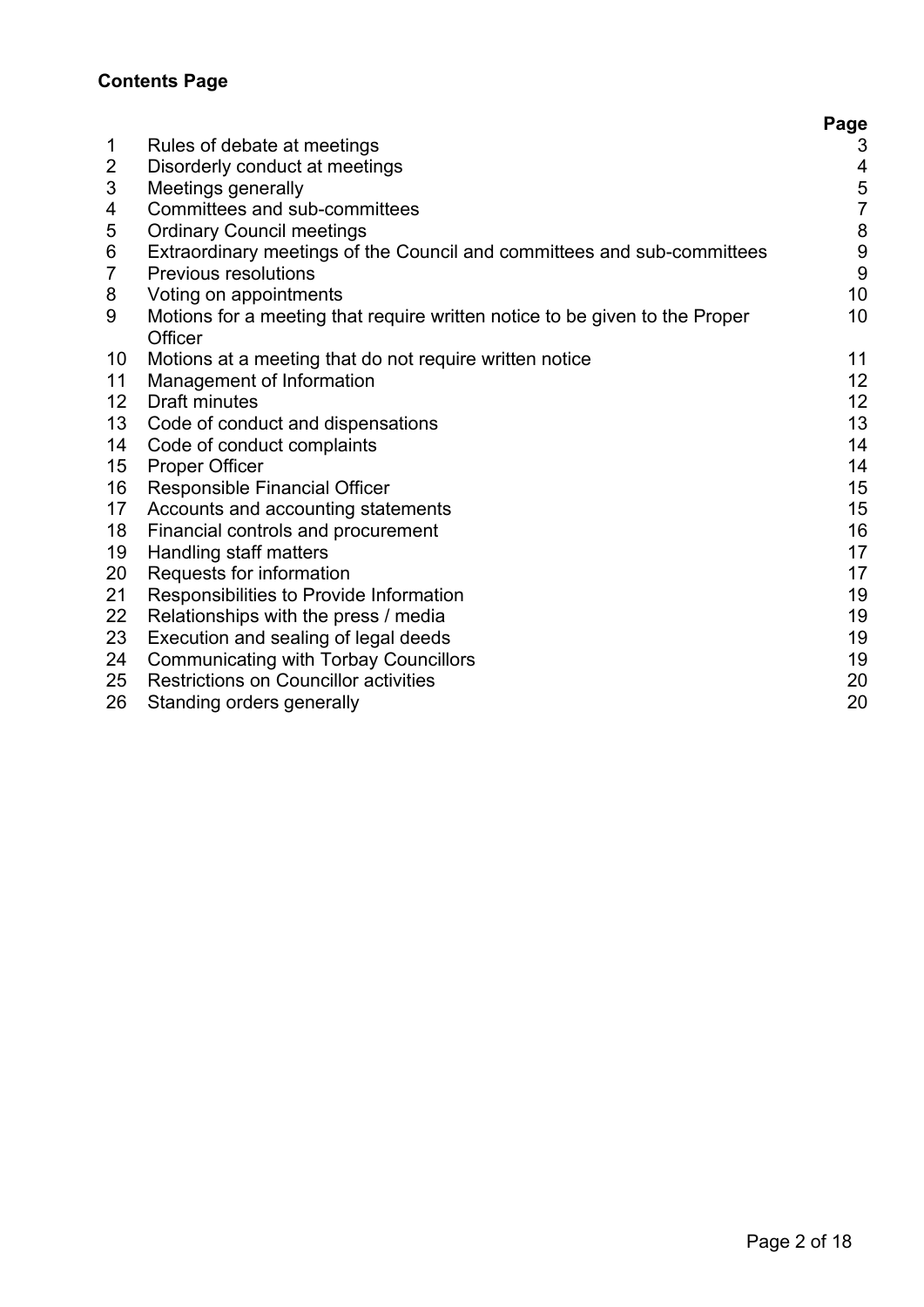#### **1. Rules of debate at meetings**

- a Motions on the agenda shall be considered in the order that they appear unless the order is changed at the discretion of the Chairperson of the meeting.
- b A motion (including an amendment) shall not be progressed unless it has been moved and seconded.
- c A motion on the agenda that is not moved by its proposer may be treated by the Chairperson of the meeting as withdrawn.
- d If a motion (including an amendment) has been seconded, it may be withdrawn by the proposer only with the consent of the seconder and the meeting.
- e An amendment is a proposal to remove or add words to a motion. It shall not negate the motion.
- f If an amendment to the original motion is carried, the original motion (as amended) becomes the substantive motion upon which further amendment(s) may be moved.
- g An amendment shall not be considered unless early verbal notice of it is given at the meeting and, if requested by the Chairperson of the meeting, is expressed in writing to the Chairperson.
- h A Councillor may move an amendment to their own motion if agreed by the meeting. If a motion has already been seconded, the amendment shall be with the consent of the seconder and the meeting.
- i If there is more than one amendment to an original or substantive motion, the amendments shall be moved in the order directed by the Chairperson of the meeting.
- j Subject to standing order 1(k) below, only one amendment shall be moved and debated at a time, the order of which shall be directed by the Chairperson of the meeting.
- k One or more amendments may be discussed together if the Chairperson of the meeting considers this expedient but each amendment shall be voted upon separately.
- l A Councillor may not move more than one amendment to an original or substantive motion.
- m The mover of an amendment has no right of reply at the end of debate on it.
- n Where a series of amendments to an original motion are carried, the mover of the original motion shall have a right of reply either at the end of debate on the first amendment or at the very end of debate on the final substantive motion immediately before it is put to the vote.
- o Unless permitted by the Chairperson of the meeting, a Councillor may speak once in the debate on a motion except:
	- i. to speak on an amendment moved by another Councillor;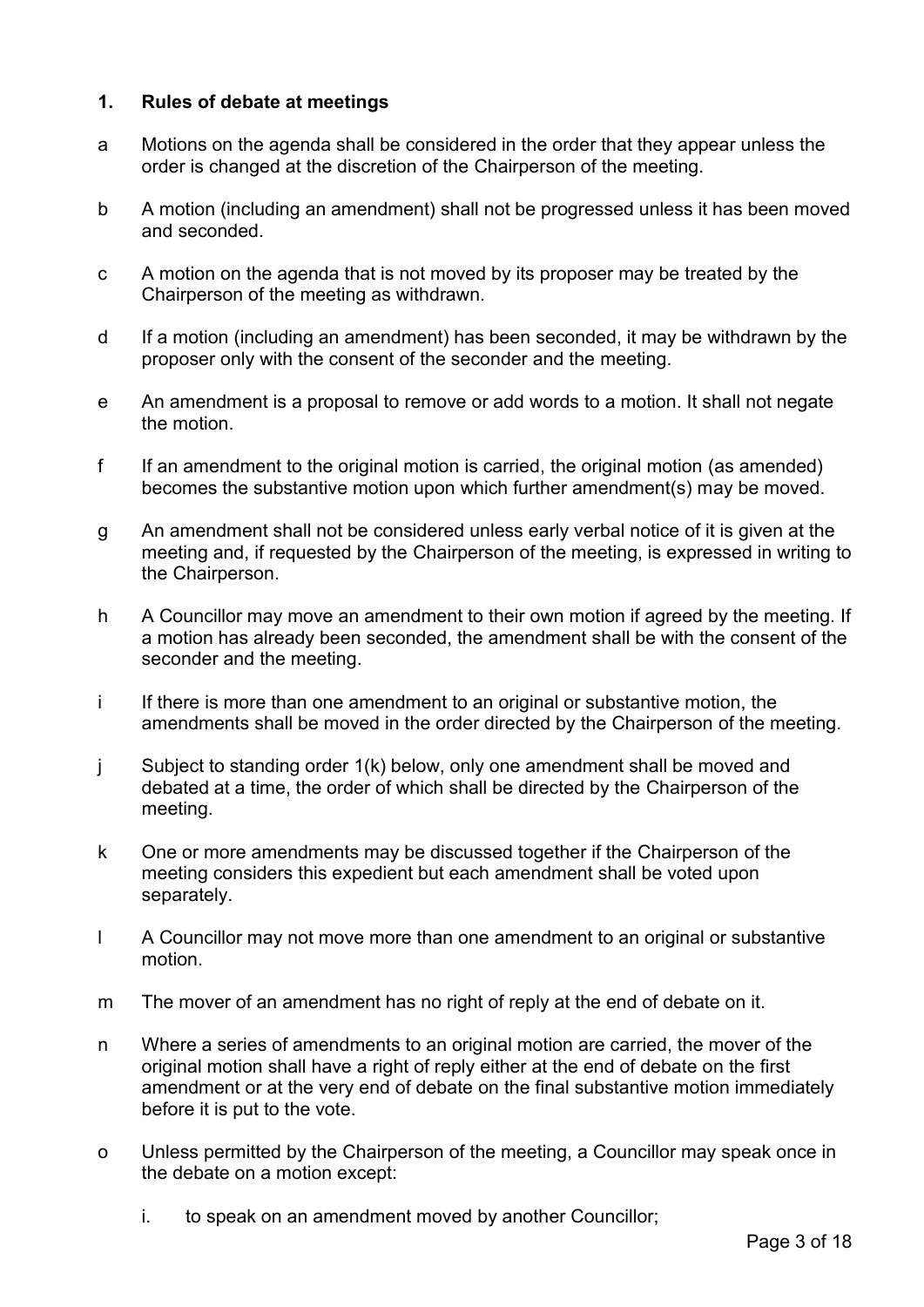- ii. to move or speak on another amendment if the motion has been amended since the Councillor last spoke;
- iii. to make a point of order;
- iv. to give a personal explanation; or
- v. in exercise of a right of reply.
- p During the debate of a motion, a Councillor may interrupt only on a point of order or a personal explanation and the Councillor who was interrupted shall stop speaking. A Councillor raising a point of order shall identify the standing order which they consider has been breached or specify the other irregularity in the proceedings of the meeting they are concerned by.
- q A point of order shall be decided by the Chairperson of the meeting and their decision shall be final.
- r When a motion is under debate, no other motion shall be moved except:
	- i. to amend the motion;
	- ii. to proceed to the next business;
	- iii. to adjourn the debate;
	- iv. to put the motion to a vote;
	- v. to ask a person to be no longer heard or to leave the meeting;
	- vi. to refer a motion to a committee or sub-committee for consideration;
	- vii. to exclude the public and press;
	- viii. to adjourn the meeting; or
	- ix. to suspend particular standing order(s) excepting those which reflect mandatory statutory requirements.
- s Before an original or substantive motion is put to the vote, the Chairperson of the meeting shall be satisfied that the motion has been sufficiently debated and that the mover of the motion under debate has exercised or waived their right of reply.
- t Excluding motions moved understanding order 1(r) above, the contributions or speeches by a Councillor shall relate only to the motion under discussion and shall not exceed 3 minutes without the consent of the Chairperson of the meeting.

#### **2. Disorderly conduct at meetings**

- a All Councillors must abide by Brixham Town Council's Code of Conduct.
- b No person shall obstruct the transaction of business at a meeting or behave offensively or improperly. If this standing order is ignored, the Chairperson of the meeting shall request such person(s) to moderate or improve their conduct.
- c If person(s) disregard the request of the Chairperson of the meeting to moderate or improve their conduct, any Councillor or the Chairperson of the meeting may move that the person be no longer heard or excluded from the meeting. The motion, if seconded, shall be put to the vote without discussion.
- d If a resolution made under standing order 2(b) above is ignored, the Chairperson of the meeting may take further reasonable steps to restore order or to progress the meeting. This may include temporarily suspending or closing the meeting.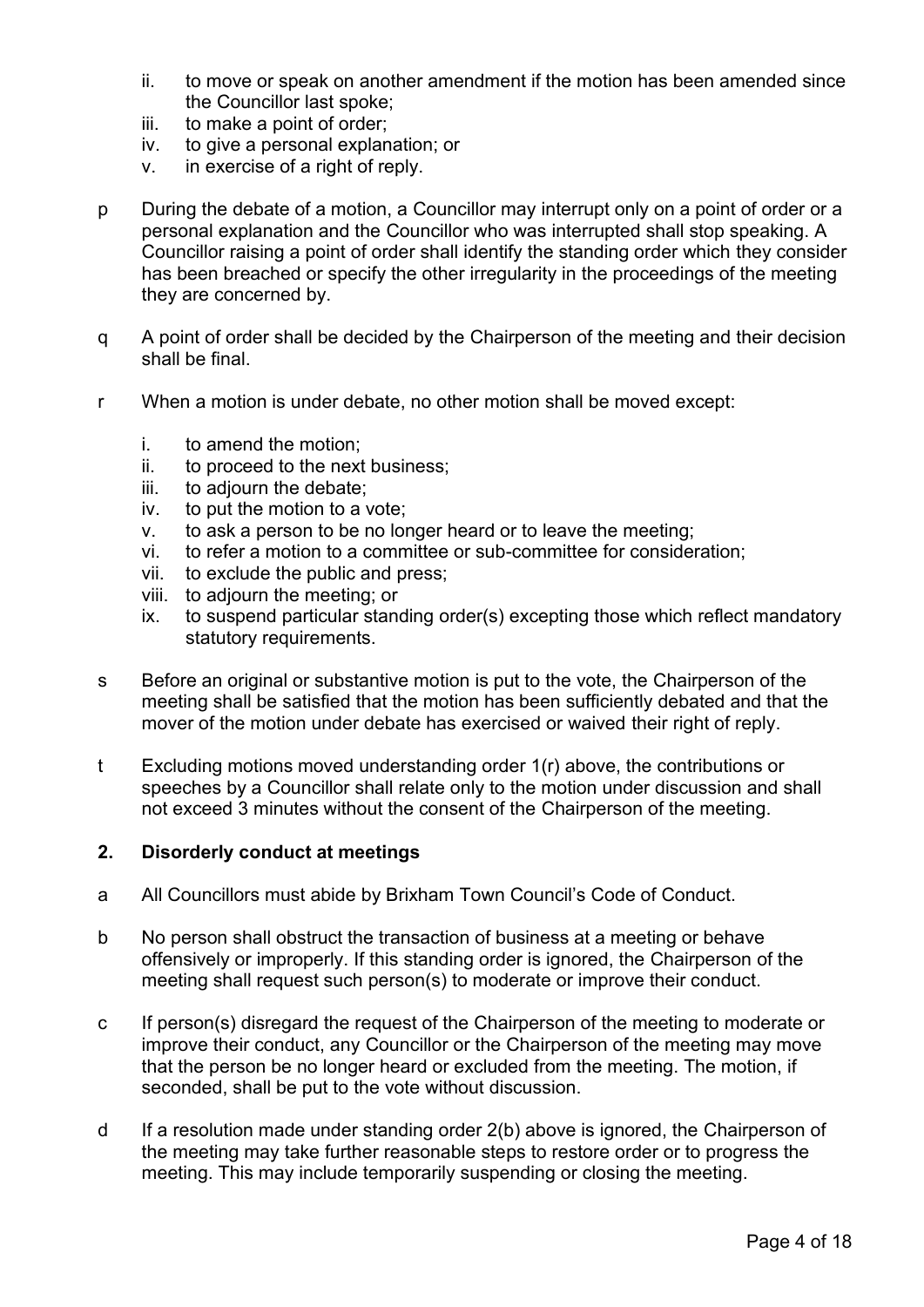#### **3. Meetings generally**

- Full Council meetings
- Committee meetings
- Sub-committee meetings
- a **Meetings shall not take place in premises which at the time of the meeting are used for the supply of alcohol, unless no other premises are available free of charge or at a reasonable cost.**
- b **The minimum three clear days for notice of a meeting does not include the day on which notice was issued, the day of the meeting, a Sunday, a day of the Christmas break, a day of the Easter break or of a bank holiday or a day appointed for public thanksgiving or mourning.**
- c **The minimum three clear days' public notice for a meeting does not include the day on which the notice was issued or the day of the meeting unless the meeting is convened at shorter notice**
- d **Meetings shall be open to the public unless their presence is prejudicial to the public interest by reason of the confidential nature of the business to be transacted or for other special reasons. The public's exclusion from part or all of a meeting shall be by a resolution which shall give reasons for the public's exclusion.**
- e Members of the public may make representations, answer questions and give evidence at a meeting which they are entitled to attend in respect of the business on the agenda.
- f The period of time designated for public participation at a meeting in accordance with standing order 3(e) above shall not exceed 15 minutes unless directed by the Chairperson of the meeting.
- g Subject to standing order 3(f) above, a member of the public shall not speak for more than 3 minutes.
- h In accordance with standing order 3(e) above, a question shall not require a response at the meeting nor start a debate on the question. The Chairperson of the meeting may direct that a written or oral response be given.
- i A person shall raise their hand when requesting to speak. A member shall remain seated when speaking unless requested to stand by the Chairperson.
- j A person who speaks at a meeting shall direct their comments to the Chairperson of the meeting.
- k Only one person is permitted to speak at a time. If more than one person wants to speak, the Chairperson of the meeting shall direct the order of speaking.
- l **Subject to Standing Order 3(m), a person who attends a meeting is permitted to report on the meeting whilst the meeting is open to the public. To "report" means to film, photograph, make an audio recording of meeting proceedings, use any other means for enabling persons not present to see or hear the meeting as it takes place or later or to report or to provide oral or written**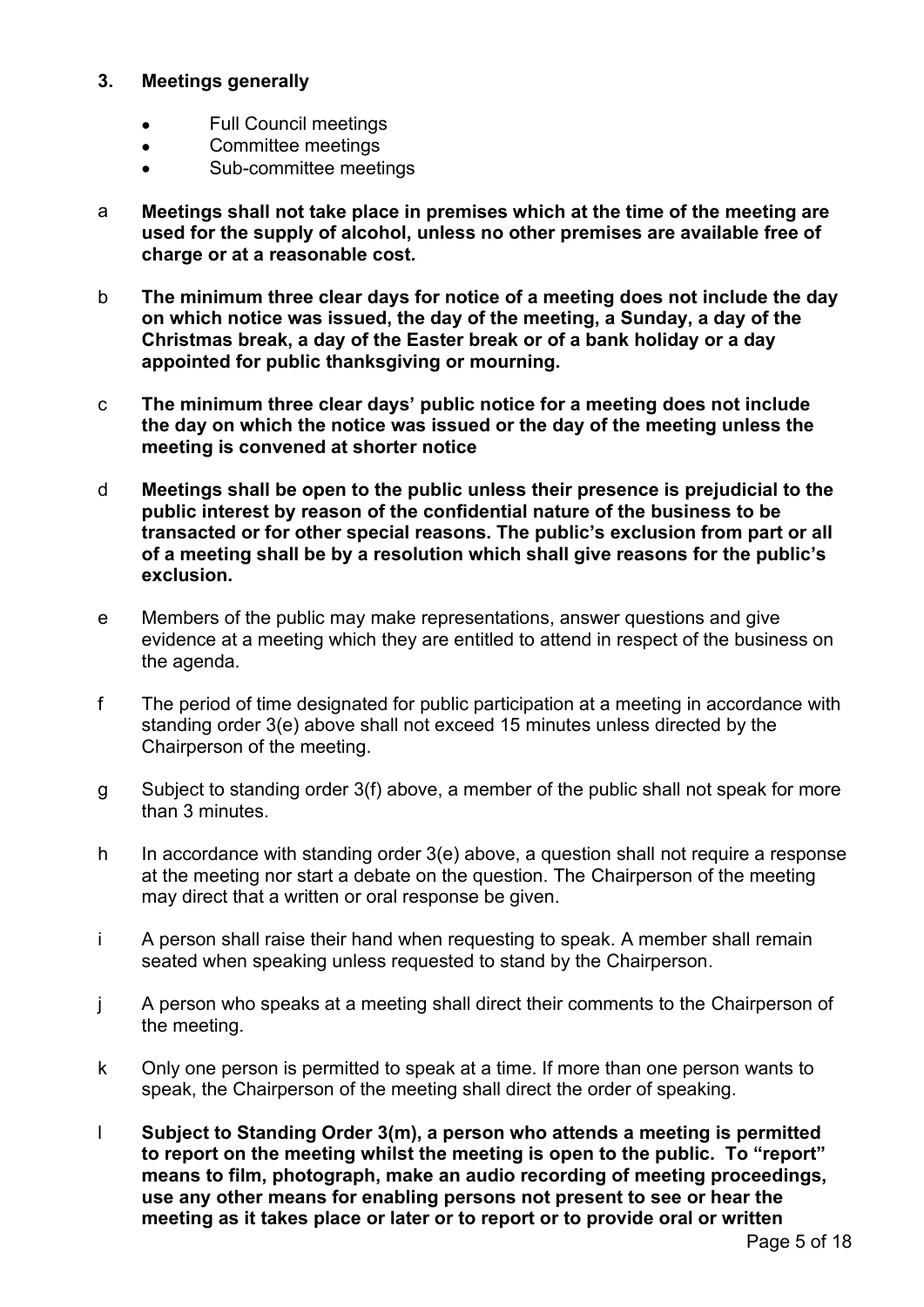**commentary about the meeting so that the report or commentary is available as the meeting takes place or later to persons not present.**

- m **A person present at a meeting may not provide an oral report or oral commentary about a meeting as it takes place without permission.**
- n **The press shall be provided with reasonable facilities for the taking of their report of all or part of a meeting at which they are entitled to be present**.
- o **Subject to standing orders which indicate otherwise, anything authorised or required to be done by, to or before the Chairperson of the Council may in their absence be done by, to or before the Vice-Chairperson of the Council (if any).**
- p **The Chairperson, if present, shall preside at a meeting. If the Chairperson is absent from a meeting, the Vice-Chairperson, if present, shall preside. If both the Chairperson and the Vice-Chairperson are absent from a meeting, a Councillor as chosen by the Councillors present at the meeting shall preside at the meeting.**
- q **Subject to a meeting being quorate, all questions at a meeting shall be decided by a majority of the Councillors or non-Councillors with voting rights present and voting.**
- r **The Chairperson of a meeting may give an original vote on any matter put to the vote, and in the case of an equality of votes may exercise their casting vote whether or not they gave an original vote.** *See standing orders 5(h) and (i) for the different rules that apply in the election of the Chairperson of the Council at the annual meeting of the Council.*
- s **Unless standing orders provide otherwise, voting on a question shall be by a show of hands. At the request of a Councillor, the voting on any question shall be recorded so as to show whether each Councillor present and voting gave their vote for or against that question.** Such a request shall be made prior to the vote being taken.
- t The minutes of a meeting shall include an accurate record of the following:
	- i. the time and place of the meeting;
	- ii. the names of Councillors present and absent;
	- iii. interests that have been declared by Councillors and non-Councillors with voting rights;
	- iv. the grant of dispensations (if any) to Councillors and non-Councillors with voting rights
	- v. whether a Councillor or non-Councillor with voting rights left the meeting when matters that they held interests in were being considered;
	- vi. if there was a public participation session; and
	- vii. the resolutions made.
- u **A Councillor or a non-Councillor with voting rights who has a disclosable pecuniary interest or another interest as set out in the Council's code of conduct in a matter being considered at a meeting is subject to statutory limitations or restrictions under the code on their right to participate and vote on that matter.**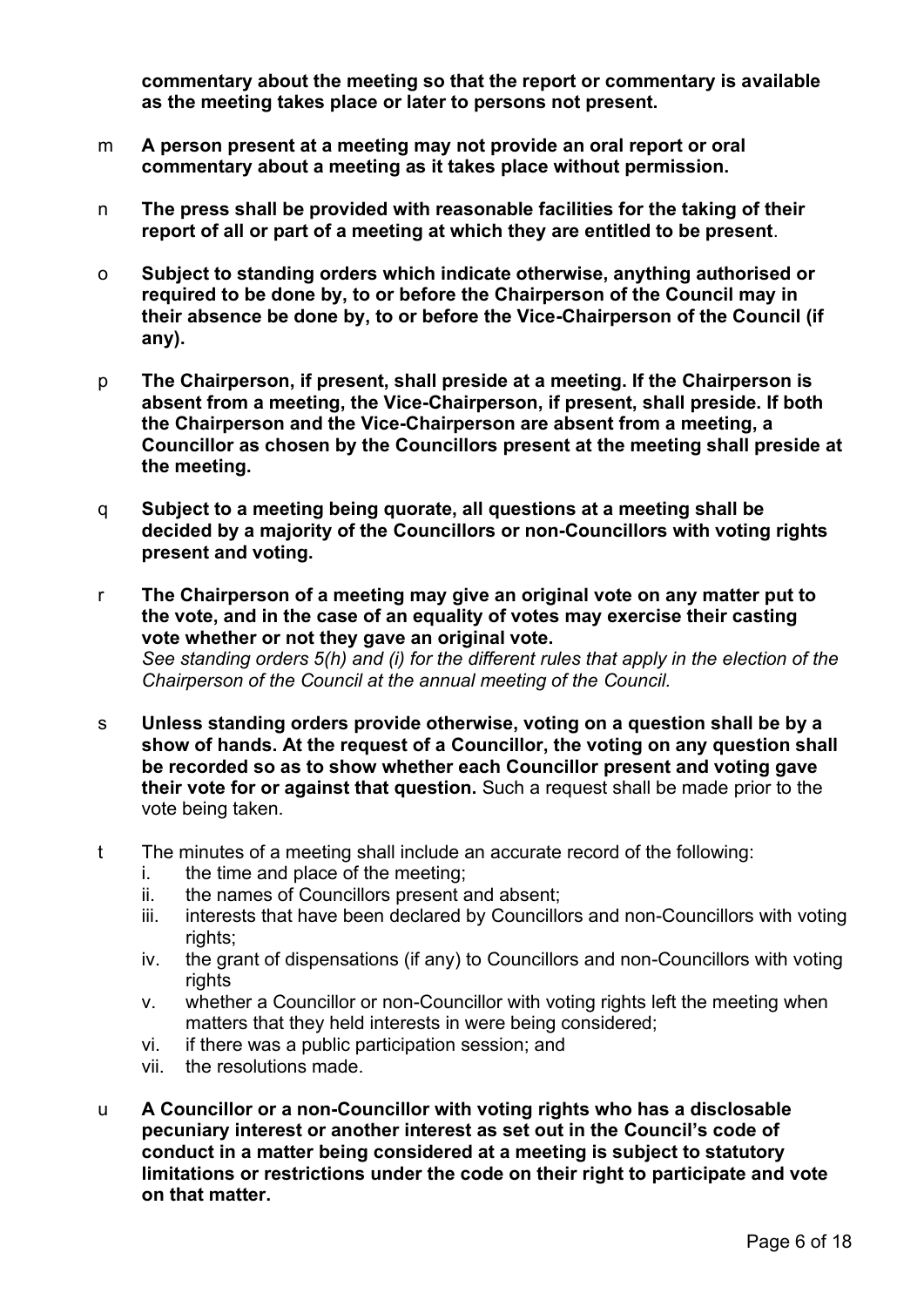- v **No business may be transacted at a meeting unless at least one-third of the whole number of members of the Council are present and in no case shall the quorum of a meeting be less than three.** *See standing order 4d(viii) below for the quorum of a committee or sub-committee meeting.*
- w **If a meeting is or becomes inquorate no business shall be transacted** and the meeting shall be closed. The business on the agenda for the meeting shall be adjourned to another meeting.
- x A meeting shall not normally exceed a period of 2 hours.
- **4. Committees and sub-committees**
- a **Unless the Council determines otherwise, a committee may appoint a subcommittee whose terms of reference and members shall be determined by the committee.**
- b **The members of a committee may include non-Councillors unless it is a committee which regulates and controls the finances of the Council.**
- c **Unless the Council determines otherwise, all the members of an advisory committee and a sub-committee of the advisory committee may be non-Councillors.**
- d The Council may appoint standing committees, other committees or Task and Finish Groups as may be necessary, and:
	- i. shall determine their terms of reference;
	- ii. shall determine the number and time of the ordinary meetings of a standing committee up until the date of the next annual meeting of Full Council;
	- iii. shall permit a committee, other than in respect of the ordinary meetings of a committee, to determine the number and time of its meetings;
	- iv. shall, subject to standing orders 4(b) and (c), appoint and determine the terms of office of members of such a committee;
	- v. may, subject to standing orders 4(b) and (c), appoint and determine the terms of office of the substitute members to a committee whose role is to replace the ordinary members at a meeting of a committee if the ordinary members of the committee confirm to the Proper Officer 2 days before the meeting that they are unable to attend;
	- vi. shall, after it has appointed the members of a standing committee, appoint the Chairperson of the standing committee;
	- vii. shall permit a committee other than a standing committee, to appoint its own Chairperson at the first meeting of the committee;
	- viii. shall determine the place, notice requirements and quorum for a meeting of a committee and a sub-committee which, in both cases, shall be no less than three;
	- ix. shall determine if the public may participate at a meeting of a committee;
	- x. shall determine if the public and press are permitted to attend the meetings of a sub-committee and also the advance public notice requirements, if any, required for the meetings of a sub-committee;
	- xi. shall determine if the public may participate at a meeting of a sub-committee that they are permitted to attend; and
	- xii. may dissolve a committee or a sub-committee.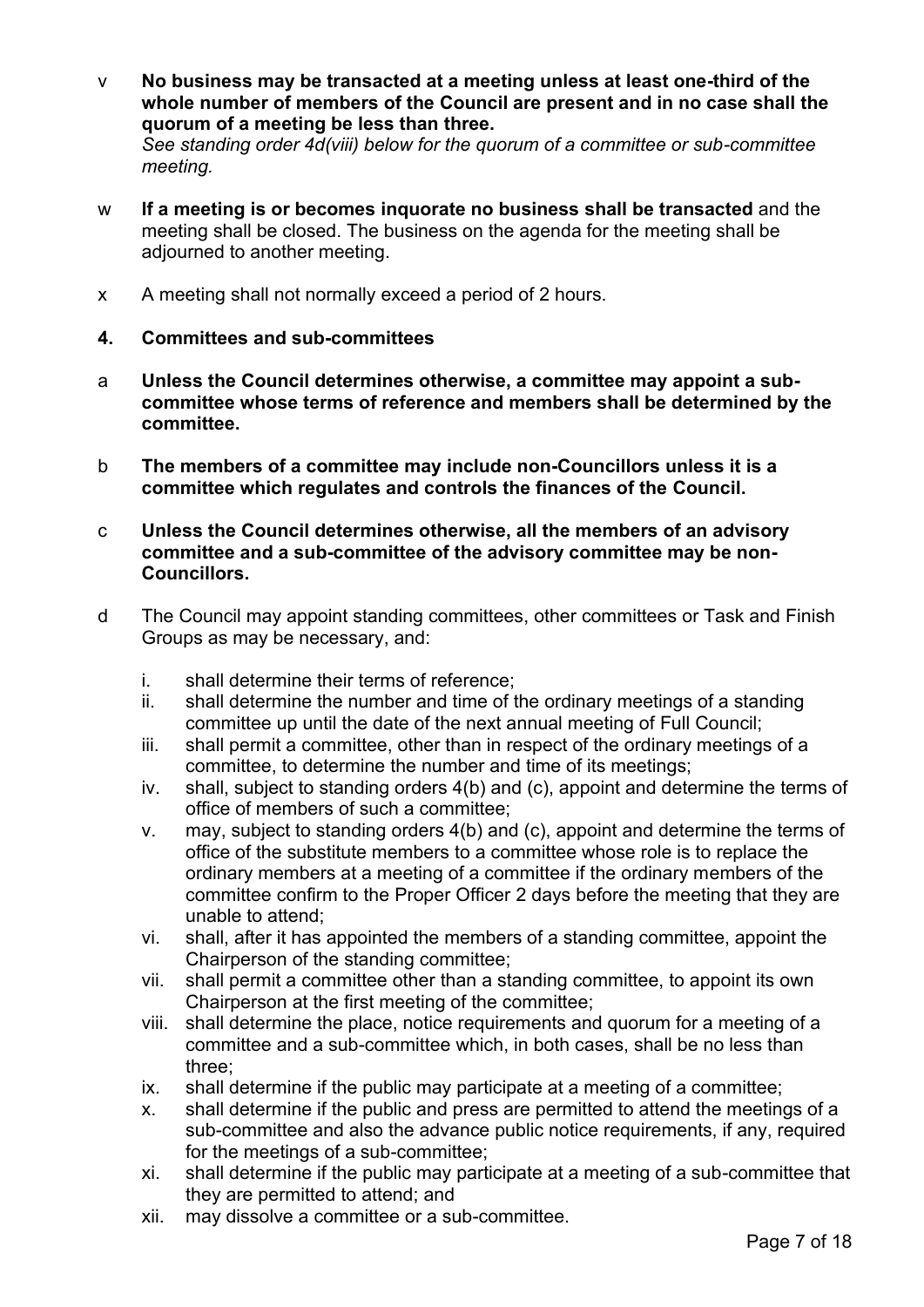#### **5. Ordinary Council meetings**

- **a In an election year, the annual meeting of the Council shall be held on or within 14 days following the day on which the new Councillors elected take office.**
- **b In a year which is not an election year, the annual meeting of the Council shall be held on such day in May as the Council decides.**
- c **If no other time is fixed, the annual meeting of the Council shall take place at 6pm.**
- d **In addition to the annual meeting of the Council, at least three other ordinary meetings shall be held in each year on such dates and times as the Council directs.**
- **e The first business conducted at the annual meeting of the Council shall be the election of the Chairperson and Vice-Chairperson (if there is one) of the Council.**
- **f The Chairperson of the Council, unless they have resigned or becomes disqualified, shall continue in office and preside at the annual meeting until their successor is elected at the next annual meeting of the Council.**
- **g The Vice-Chairperson of the Council, if there is one, unless they resign or become disqualified, shall hold office until immediately after the election of the Chairperson of the Council at the next annual meeting of the Council.**
- **h In an election year, if the current Chairperson of the Council has not been reelected as a member of the Council, they shall preside at the annual meeting until a successor Chairperson of the Council has been elected. The current Chairperson of the Council shall not have an original vote in respect of the election of the new Chairperson of the Council but shall give a casting vote in the case of an equality of votes.**
- **i In an election year, if the current Chairperson of the Council has been re-elected as a member of the Council, they shall preside at the meeting until a new Chairperson of the Council has been elected. They may exercise an original vote in respect of the election of the new Chairperson of the Council and shall give a casting vote in the case of an equality of votes.**
- j Following the election of the Chairperson of the Council and Vice-Chairperson (if there is one) of the Council at the annual meeting, the business shall include:
	- i. **In an election year, delivery by the Chairperson of the Council and Councillors of their acceptance of office forms unless the Council resolves for this to be done at a later date**. **In a year which is not an election year, delivery by the Chairperson of the Council of their acceptance of office form unless the Council resolves for this to be done at a later date;**
	- ii. Confirmation of the accuracy of the minutes of the last meeting of the Council;
	- iii. Receipt of the minutes of the last meeting of a committee;
	- iv. Consideration of the recommendations made by a committee;
	- v. Review of delegation arrangements to committees, sub-committees, staff and other local authorities;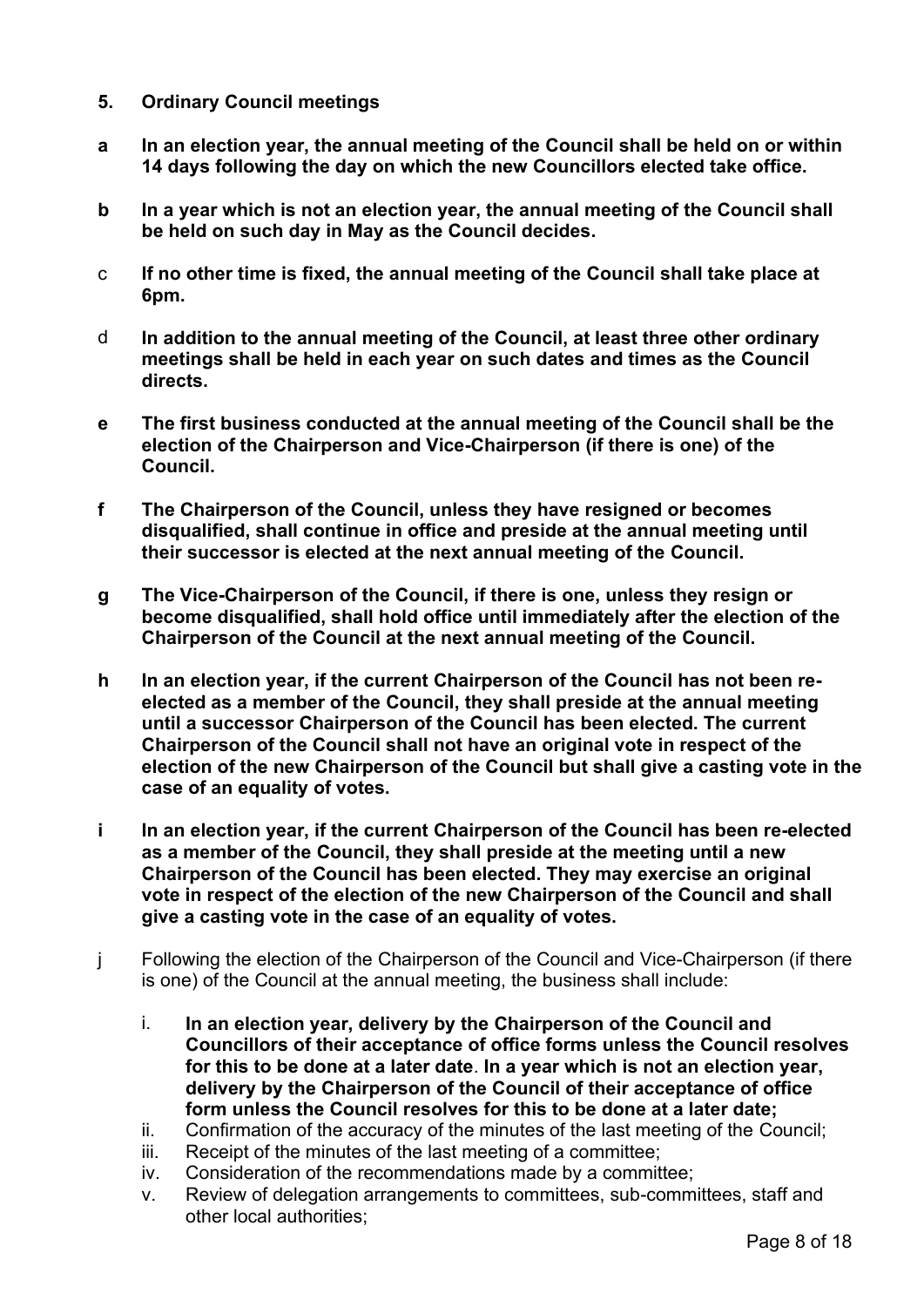- vi. Review of the terms of reference for committees;
- vii. Appointment of members to existing committees;
- viii. Appointment of any new committees in accordance with standing order 4 above;
- ix. Review and adoption of appropriate standing orders and financial regulations;
- x. Review of arrangements, (including legal agreements) with other local authorities, not-for-profit bodies and businesses;
- xi. Review of representation on or work with external bodies and arrangements for reporting back;
- xii. In an election year, to make arrangements with a view to the Council becoming eligible to exercise the general power of competence in the future;
- xiii. Review of inventory of land and assets including buildings and office equipment;
- xiv. Confirmation of arrangements for insurance cover in respect of all insured risks;
- xv. Review of the Council's and/or staff subscriptions to other bodies;
- xvi. Review of the Council's complaints procedure; Review of the Council's policies, procedures and practices in respect of its obligations under freedom of information and data protection legislation *(see also standing orders 11, 20 and 21)*
- xvii. Review of the Council's policy for dealing with the press/media; and
- xviii. Determining the time and place of ordinary meetings of the Full Council up to and including the next annual meeting of Full Council.
- **6. Extraordinary meetings of the Council and committees and sub-committees**
- a **The Chairperson of the Council may convene an extraordinary meeting of the Council at any time.**
- b **If the Chairperson of the Council does not call an extraordinary meeting of the Council within seven days of having been requested in writing to do so by two Councillors, any two Councillors may convene an extraordinary meeting of the Council. The public notice giving the time, place and agenda for such a meeting shall be signed by the two Councillors.**
- c The Chairperson of a committee [or a sub-committee] may convene an extraordinary meeting of the committee [or the sub-committee] at any time.
- d If the Chairperson of a committee [or a sub-committee] does not or refuses to call an extraordinary meeting within seven days of having been requested by to do so by 2 members of the committee [or the sub-committee], any 2 members of the committee [or the sub-committee] may convene an extraordinary meeting of a committee [or a sub-committee].

#### **7. Previous resolutions**

- a A resolution shall not be reversed within six months except either by a special motion, which requires written notice by at least four Councillors to be given to the Proper Officer in accordance with standing order 9, or by a motion moved in pursuance of the recommendation of a committee or a sub-committee.
- b When a motion moved pursuant to standing order 7(a) above has been disposed of, no similar motion may be moved within a further six months.

#### **8. Voting on appointments**

a Where more than two persons have been nominated for a position to be filled by the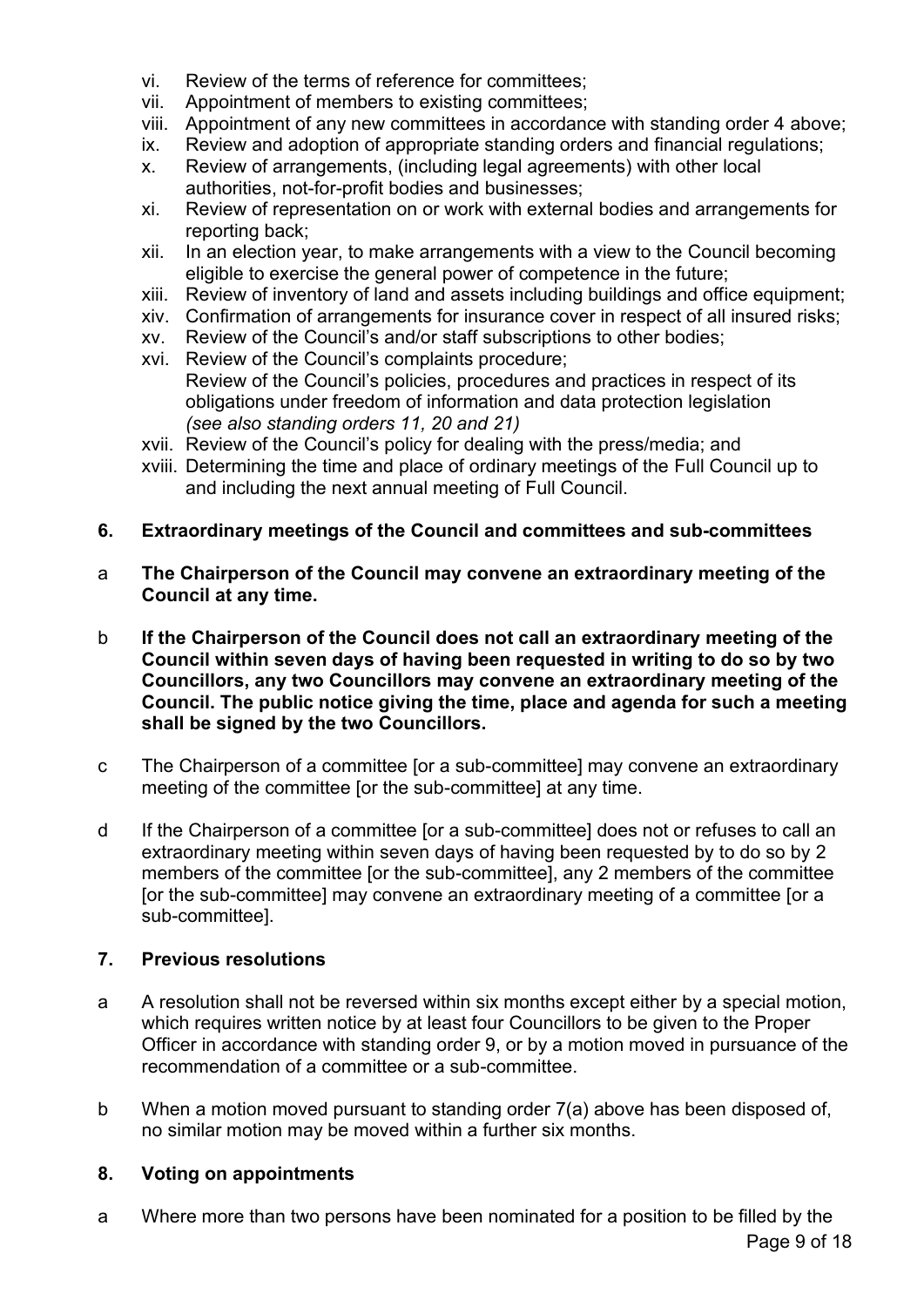Council and none of those persons has received an absolute majority of votes in their favour, the name of the person having the least number of votes shall be struck off the list and a fresh vote taken. This process shall continue until a majority of votes is given in favour of one person. A tie in votes may be settled by the casting vote exercisable by the Chairperson of the meeting.

#### **9. Motions for a meeting that require written notice to be given to the Proper Officer**

- a A motion shall relate to the responsibilities of the meeting which it is tabled for and in any event shall relate to the performance of the Council's statutory functions, powers and obligations or an issue which specifically affects the Council's area or its residents.
- b No motion may be moved at a meeting unless it is on the agenda and the mover has given written notice of its wording to the Proper Officer at least seven clear days before the meeting. Clear days do not include the day of the notice or the day of the meeting.
- c The Proper Officer may, before including a motion on the agenda received in accordance with standing order 9(b), correct obvious grammatical or typographical errors in the wording of the motion.
- d If the Proper Officer considers the wording of a motion received in accordance with standing order 9(b) is not clear in meaning, the motion shall be rejected until the mover of the motion resubmits it, so it can be understood, in writing, to the Proper Officer so that it can be understood at least five clear days before the meeting.
- e If the wording or subject of a proposed motion is considered improper, the Proper Officer shall consult with the Chairperson of the forthcoming meeting or, as the case may be, the Councillors who have convened the meeting, to consider whether the motion shall be included in the agenda or rejected.
- f The decision of the Proper Officer as to whether or not to include the motion on the agenda shall be final.

If a member has their proposed agenda item refused the member must gain the support of three other members to have the item placed on the agenda.

If a member of public has their proposed agenda item refused they must gain the support of four Councillors to have the item placed on the agenda.

- g Motions received shall be recorded and numbered in the order that they are received.
- h Motions rejected shall be recorded with an explanation by the Proper Officer for their rejection.

#### **10. Motions at a meeting that do not require written notice**

- a The following motions may be moved at a meeting without written notice to the Proper Officer;
	- i. to correct an inaccuracy in the draft minutes of a meeting;
	- ii. to move to a vote;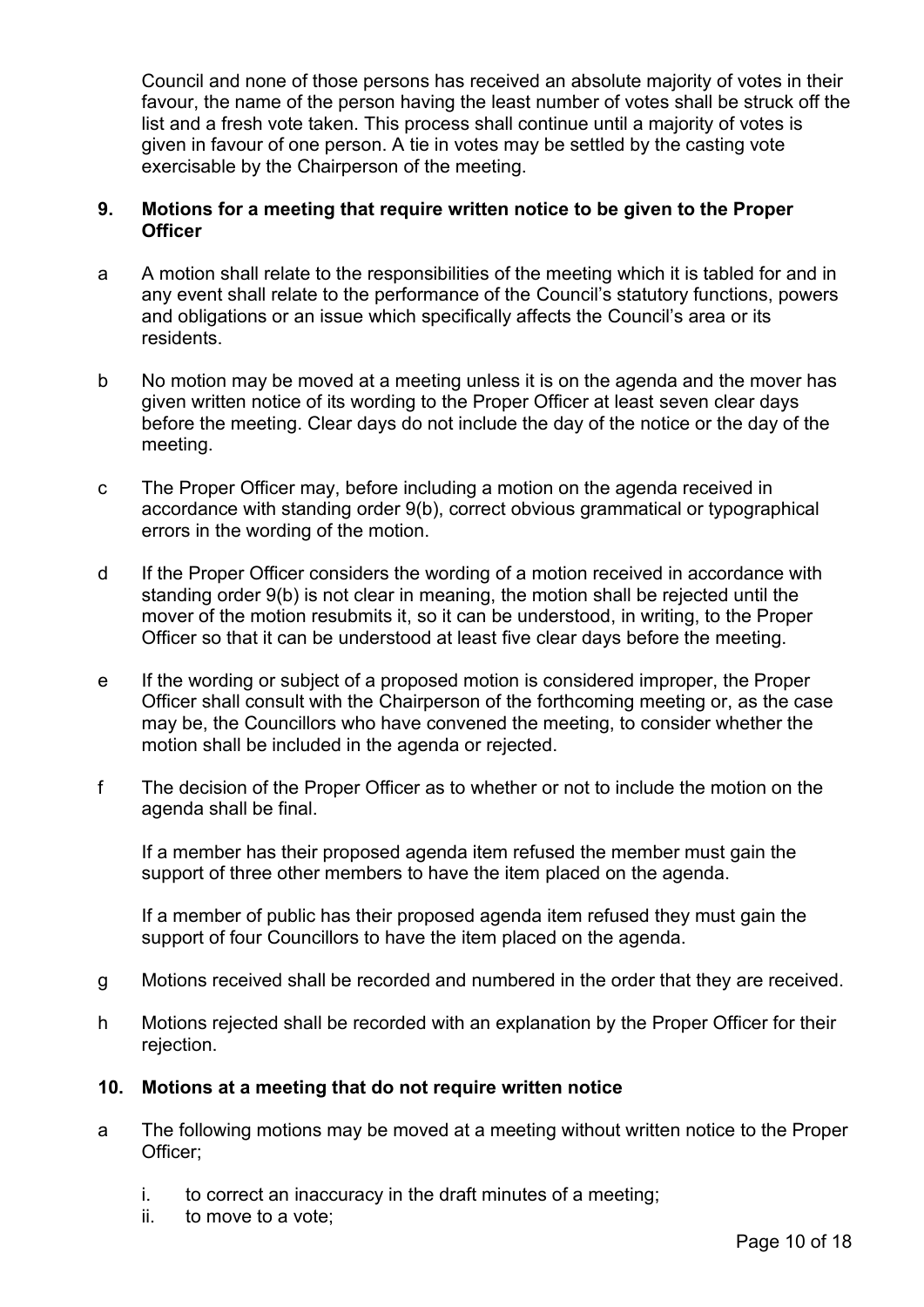- iii. to defer consideration of a motion;
- iv. to accept a motion during a debate on an agenda item;
- v. to refer a motion to a particular committee or sub-committee;
- vi. to appoint a person to preside at a meeting;
- vii. to change the order of business on the agenda;
- viii. to proceed to the next business on the agenda;
- ix. to require a written report;
- x. to appoint a committee or sub-committee and their members;
- xi. to extend the time limits for speaking;
- xii. to exclude the press and public from a meeting in respect of confidential or other information which is prejudicial to the public interest;
- xiii. to not hear further from a Councillor or a member of the public;
- xiv. to exclude a Councillor or member of the public for disorderly conduct;
- xv. to temporarily suspend the meeting;
- xvi. to suspend a particular standing order (unless it reflects mandatory statutory requirements):
- xvii. to adjourn the meeting; or
- xviii. to close a meeting.

#### **11. Management of Information**

- **a. The Council shall have in place and keep under review, technical and organisational measures to keep secure information (including personal data) which it holds in paper and electronic form. Such arrangements shall include deciding who has access to personal data and encryption of personal data.**
- **b. The Council shall have in place, and keep under review, policies for the retention and safe destruction of all information (including personal data) which it holds in paper and electronic form. The Council's retention policy shall confirm the period for which information (including personal data) shall be retained or if this is not possible the criteria used to determine that period (e.g. the Limitation Act 1980).**
- **c. The agenda, papers that support the agenda and the minutes of a meeting shall not disclose or otherwise undermine confidential information or personal data without legal justification.**
- **d. Councillors, staff, the Council's contractors and agents shall not disclose confidential information or personal data without legal justification.**

#### **12. Draft minutes**

- a If the draft minutes of a preceding meeting have been served on Councillors with the agenda to attend the meeting at which they are due to be approved for accuracy, they shall be taken as read.
- b There shall be no discussion about the draft minutes of a preceding meeting except in relation to their accuracy. A motion to correct an inaccuracy in the draft minutes shall be moved in accordance with standing order 10(a)(i).
- c The accuracy of draft minutes, including any amendment(s) made to them, shall be confirmed by resolution and shall be signed by the Chairperson of the meeting and stand as an accurate record of the meeting to which the minutes relate.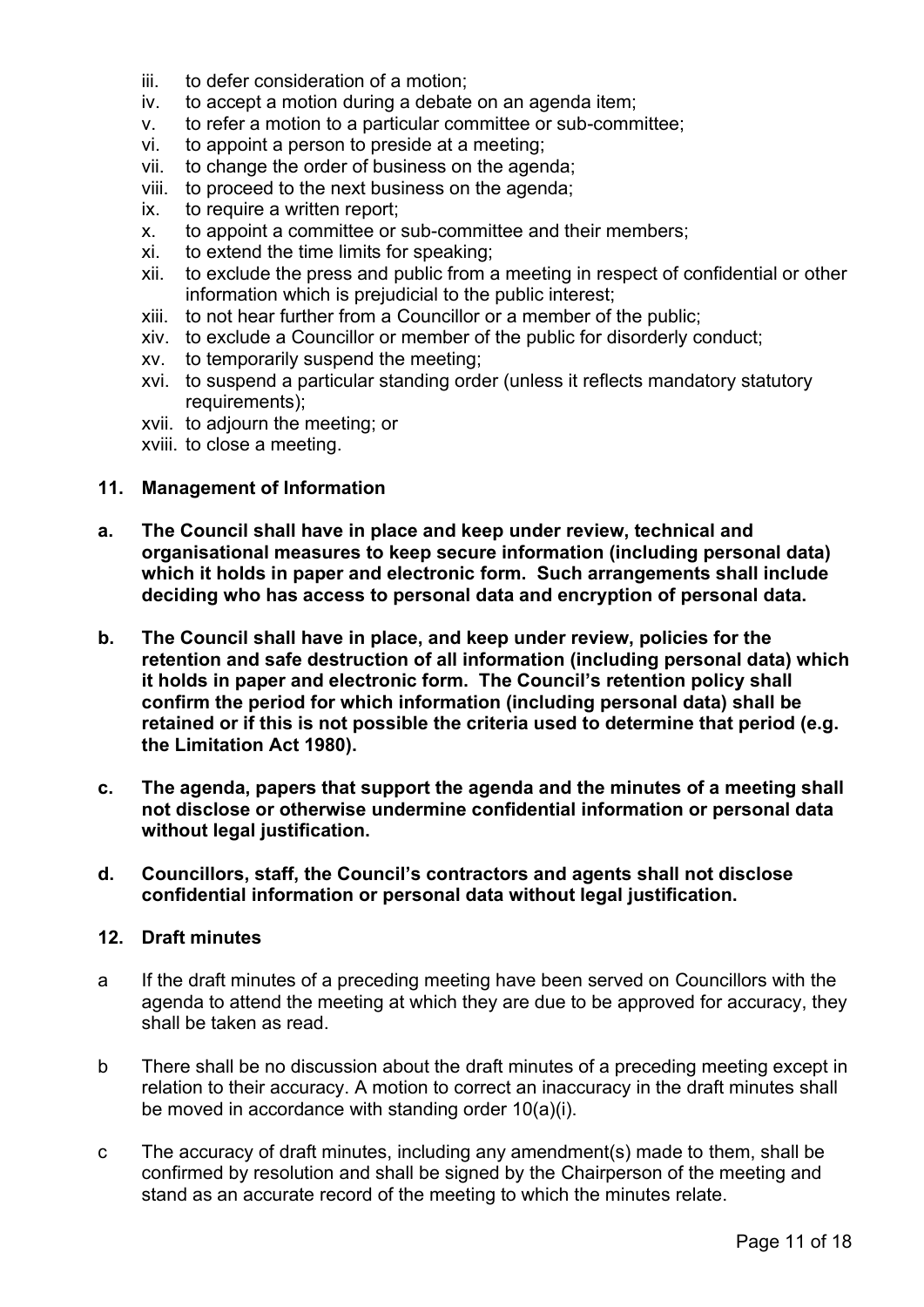d If the Chairperson of the meeting does not consider the minutes to be an accurate record of the meeting to which they relate, they shall sign the minutes and include a paragraph in the following terms or to the same effect:

"The Chairperson of this meeting does not believe that the minutes of the meeting of the ( ) held on [date] in respect of ( ) were a correct record but their view was not upheld by the meeting and the minutes are confirmed as an accurate record of the proceedings."

- **e If the Council's gross annual income or expenditure (whichever is higher) does not exceed £25,000, it shall publish draft minutes on a website which is publicly accessible and free of charge not later than one month after the meeting has taken place.**
- f Subject to the publication of draft minutes in accordance with standing order 12(e) and standing order 20(a) and following a resolution which confirms the accuracy of the minutes of a meeting, the draft minutes of the meeting for which approved minutes exist shall be destroyed.
- g The Council will retain recordings of meetings for 12 months after the meeting for which approved minutes exist

#### **13. Code of conduct and dispensations**

*See also standing order 3(u).* 

- a All Councillors and non-Councillors with voting rights shall observe the code of conduct adopted by the Council.
- b Unless they have been granted a dispensation, a Councillor or non-Councillor with voting rights shall withdraw from a meeting when it is considering a matter in which they have a disclosable pecuniary interest. They may return to the meeting after the meeting has considered the matter in which they have the interest.
- c Unless they have been granted a dispensation, a Councillor or non-Councillor with voting rights shall withdraw from a meeting when it is considering a matter in which they have another interest if so required by the Council's code of conduct. They may return to the meeting after it has considered the matter in which they have the interest.
- d **Dispensation requests shall be in writing and submitted to the Proper Officer** as soon as possible before the meeting, or failing that, at the start of the meeting for which the dispensation is required.
- e A decision as to whether to grant a dispensation shall be made by a meeting of the Council, or committee or sub-committee for which the dispensation is required and that decision is final.
- f A dispensation request shall confirm:
	- i. the description and the nature of the disclosable pecuniary interest or other interest to which the request for the dispensation relates;
	- ii. whether the dispensation is required to participate at a meeting in a discussion only or a discussion and a vote;
	- iii. the date of the meeting or the period (not exceeding four years) for which the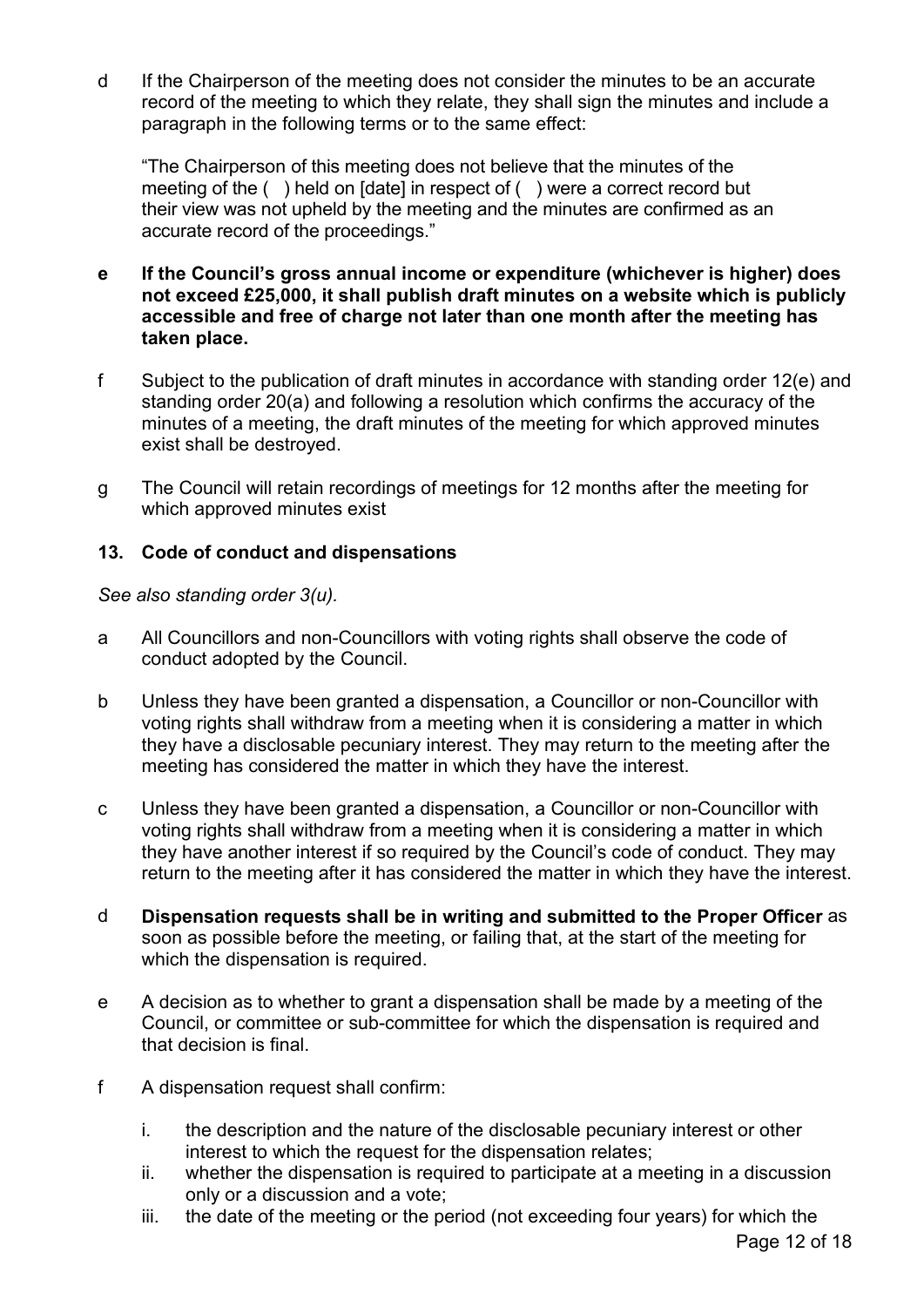dispensation is sought; and

- iv. an explanation as to why the dispensation is sought.
- g Subject to standing orders 13(d) and (f) above, dispensations requests shall be considered at the beginning of the meeting of the Council, or committee or a subcommittee for which the dispensation is required.

#### **h A dispensation may be granted in accordance with standing order 13(e) above if having regard to all relevant circumstances any of the following applies:**

- **i. without the dispensation the number of persons prohibited from participating in the particular business would be so great a proportion of the meeting transacting the business as to impede the transaction of the business;**
- **ii. granting the dispensation is in the interests of persons living in the Council's area; or**
- **iii. it is otherwise appropriate to grant a dispensation.**

#### **14. Code of conduct complaints**

- a Upon notification by Torbay Council that it is dealing with a complaint that a Councillor or non-Councillor with voting rights has breached the Council's code of conduct, the Proper Officer shall, subject to standing order 11, report this to the Council.
- b Where the notification in standing order 14(a) above relates to a complaint made about the Proper Officer, the Proper Officer shall notify the Chairperson of the Council of this fact, and the Chairperson shall nominate another staff member to assume the duties of the Proper Officer in relation to the complaint until it has been determined and the Council has agreed what action, if any, to take in accordance with standing order 14(d) below.
- c The Council may:
	- i. provide information or evidence where such disclosure is necessary to progress an investigation of the complaint or is required by law;
	- ii. seek information relevant to the complaint from the person or body with statutory responsibility for investigation of the matter;
- d. **Upon notification by Torbay Council that a Councillor or non-Councillor with voting rights has breached the Council's code of conduct, the Council shall consider what, if any, action to take against them. Such action excludes disqualification or suspension from office.**

#### **15. Proper Officer**

- a The Proper Officer shall be either (i) the clerk or (ii) other staff member(s) nominated by the Council to undertake the work of the Proper Officer when the Proper Officer is absent.
- b The Proper Officer shall:
	- i. **at least three clear days before a meeting of the Council, a committee** and a sub-committee
		- **Serve on Councillors by delivery or post at their residences or by email authenticated in such manner as the Proper Officer thinks fit, a signed summons confirming the time, place and the agenda**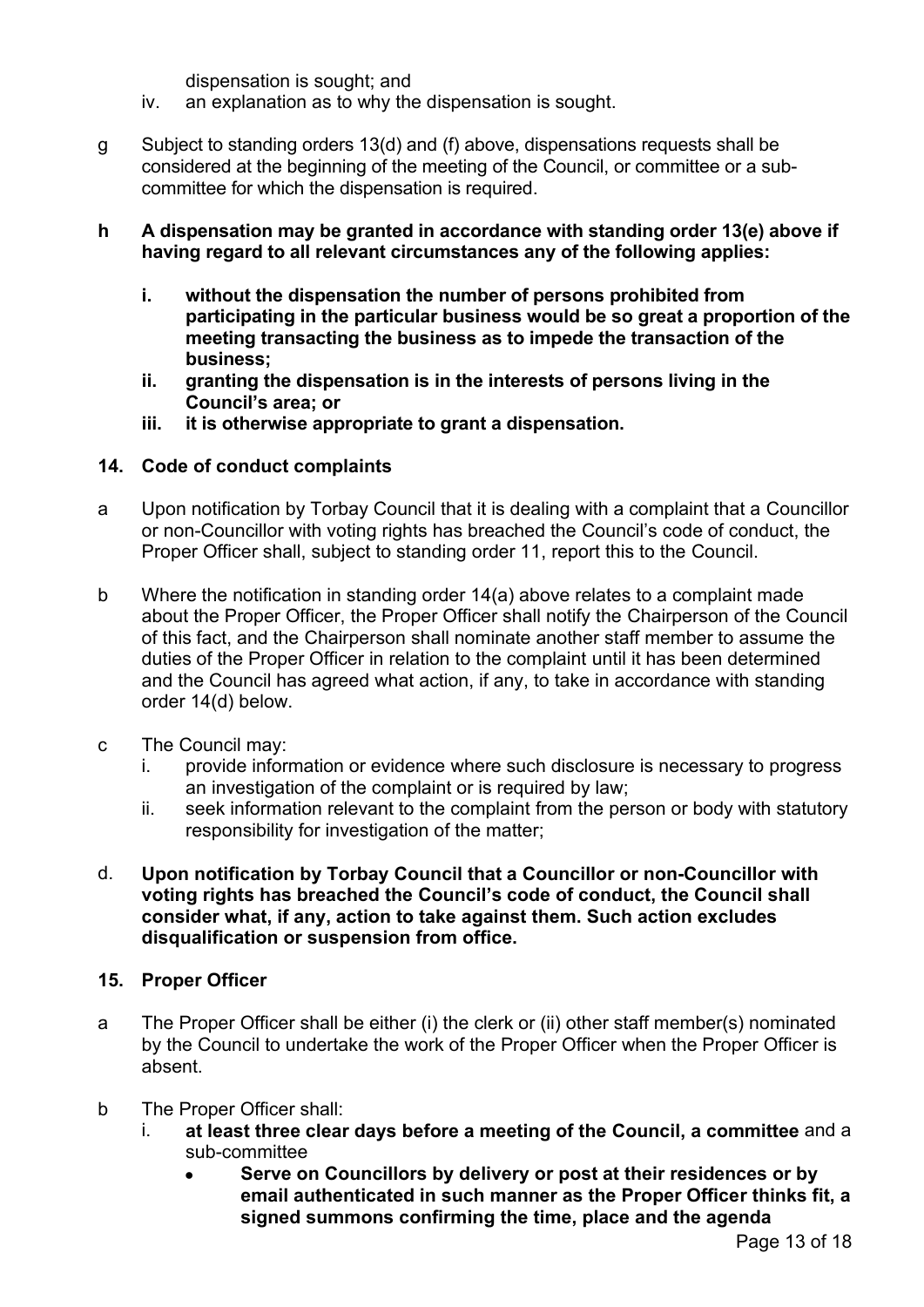**(provided the Councillor has consented to service by email) and**

• **Provide in a conspicuous place, public notice of the time, place and agenda (provided that the public notice with agenda of an extraordinary meeting of the Council convened by Councillors is signed by them).**

*See standing order 3(b) above for the meaning of clear days for a meeting of a Full Council and standing order 3(c) above for a meeting of a committee.*

- ii. subject to standing order 9, include on the agenda all motions in the order received unless a Councillor has given written notice at least 8 days before the meeting confirming their withdrawal of it;
- iii. **convene a meeting of the Council for the election of a new Chairperson of the Council, occasioned by a casual vacancy in their office;**
- iv. **facilitate inspection of the minute book by local government electors**;
- v. **receive and retain copies of byelaws made by other local authorities;**
- vi. hold acceptance of office forms from Councillors;
- vii. hold a copy of every Councillor's register of interests;
- viii. assist with responding to requests made under the freedom of information legislation and rights exercisable under data protection legislation, in accordance with the Council's relevant policies and procedures;
- ix. liaise, as appropriate, with the Council's Data Protection Officer;
- x. receive and send general correspondence and notices on behalf of the Council except where there is a resolution to the contrary;
- xi. assist in the organisation of, storage of, access to, security of and destruction of information held by the Council in paper and electronic form subject to the requirements of data protection and freedom of information legislation and other legitimate requirements (e.g. the Limitation Act 1980);
- xii. arrange for legal deeds to be executed; *See also standing order 23.*
- xiii. arrange or manage the prompt authorisation, approval, and instruction regarding any payments to be made by the Council in accordance with its financial regulations:
- xiv. record every planning application notified to the Council and the Council's response to the local planning authority in a book for such purpose;
- xv. refer a planning application received by the Council to the Chairperson or in their absence Vice-Chairperson (if any) of the Planning and Regeneration Committee within two working days of receipt to facilitate an extraordinary meeting if the nature of a planning application requires consideration before the next ordinary meeting of committee;
- xvi. manage access to information about the Council via the publication scheme; and
- xvii. retain custody of the seal of the Council (if there is one) which shall not be used without a resolution to that effect. *See also standing order 23 below.*

#### **16. Responsible Financial Officer**

a The Council shall appoint appropriate staff member(s) to undertake the work of the Responsible Financial Officer when the Responsible Financial Officer is absent.

#### **17. Accounts and accounting statements**

- a "Proper practices" in standing orders refer to the most recent version of Governance and Accountability for Local Councils – a Practitioners' Guide.
- b All payments by the Council shall be authorised, approved and paid in accordance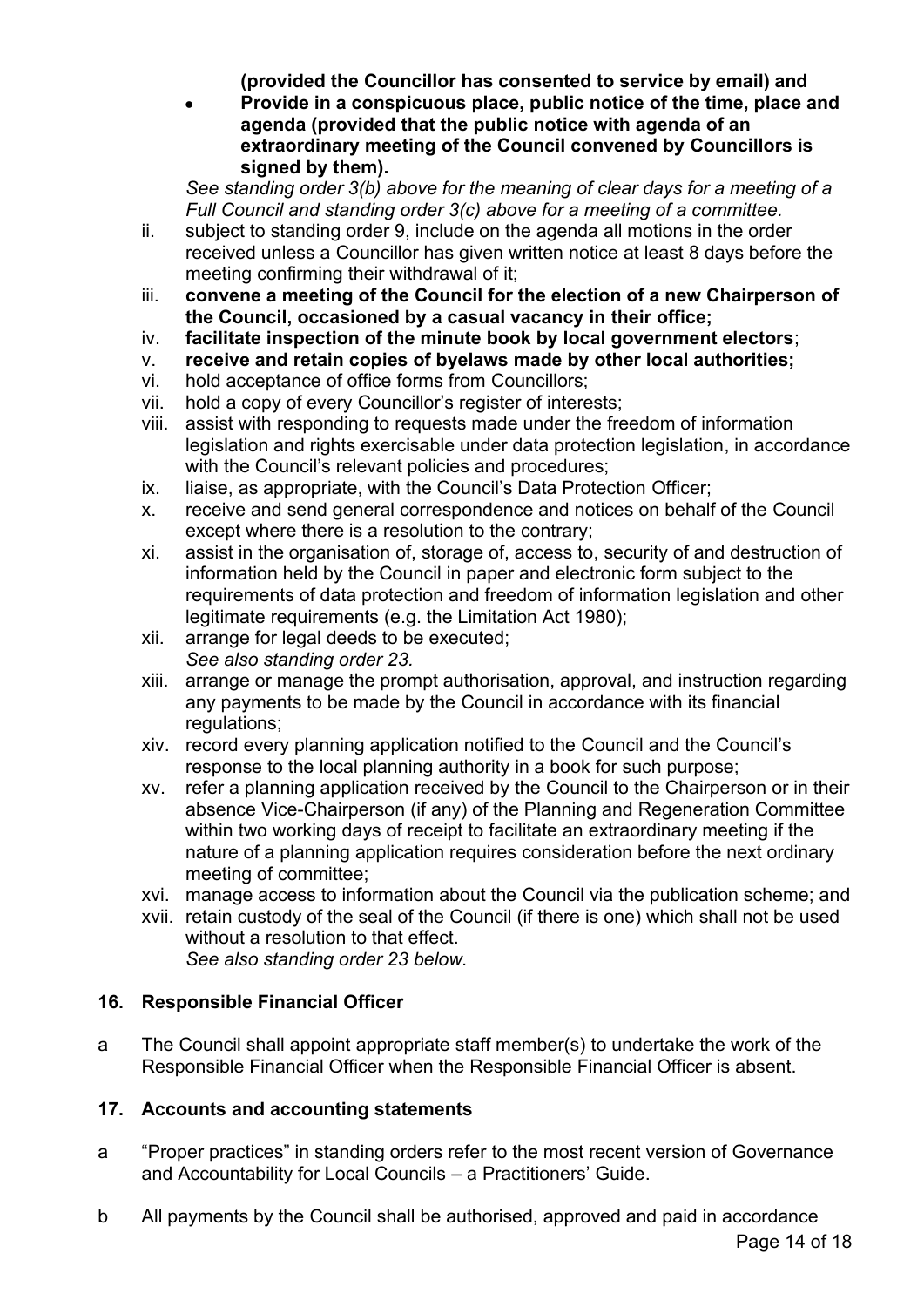with the law, proper practices and the Council's financial regulations.

- c The Responsible Financial Officer shall supply to each Councillor monthly a statement to summarise:
	- i. the Council's receipts and payments for each month;
	- ii. the Council's aggregate receipts and payments for the year to date;
	- iii. the balances held at the end of each month being reported

and which includes a comparison with the budget for the financial year and highlights any actual or potential overspends.

- d As soon as possible after the financial year end at 31 March, the Responsible Financial Officer shall provide:
	- i. each Councillor with a statement summarising the Council's receipts and payments for the year to date for information; and
	- ii. to the Full Council the accounting statements for the year in the form of Section 1 of the annual return, as required by proper practices, for consideration and approval.
- e The year-end accounting statements shall be prepared in accordance with proper practices and apply the form of accounts determined by the Council (receipts and payments, or income and expenditure) for the year to 31 March. A completed draft annual governance and accountability return shall be presented to each Councillor at least 7 days prior to anticipated approval by the Council. The annual governance and accountability return of the Council, which is subject to external audit, including the annual governance statement, shall be presented to Council for consideration and formal approval before 30 June.

#### **18. Financial controls and procurement**

- a The Council shall consider and approve financial regulations drawn up by the Responsible Financial Officer, which shall include detailed arrangements in respect of the following:
	- i. the keeping of accounting records and systems of internal controls;
	- ii. the assessment and management of financial risks faced by the Council;
	- iii. the work of the independent internal auditor in accordance with proper practices and the receipt of regular reports from the internal auditor, which shall be required at least annually;
	- iv. the inspection and copying by Councillors and local electors of the Council's accounts and/or orders of payments; and
	- v. whether contracts with an estimated value below **£25,000** due to special circumstances are exempt from a tendering process or procurement exercise.
- b Financial regulations shall be reviewed regularly and at least annually for fitness of purpose
- **c A public contract regulated by the Public Contracts Regulation 2015 with an estimated value in excess of £25,000 but less than the relevant thresholds in standing order 18(f) is subject to the "light touch" arrangements under Regulations 109-114 of the Public Contracts Regulations 2015 unless it proposes to use an existing list of approved suppliers (framework agreement).**
- d Subject to additional requirements in the financial regulations of the Council, the tender process for contracts for the supply of goods, materials, services or the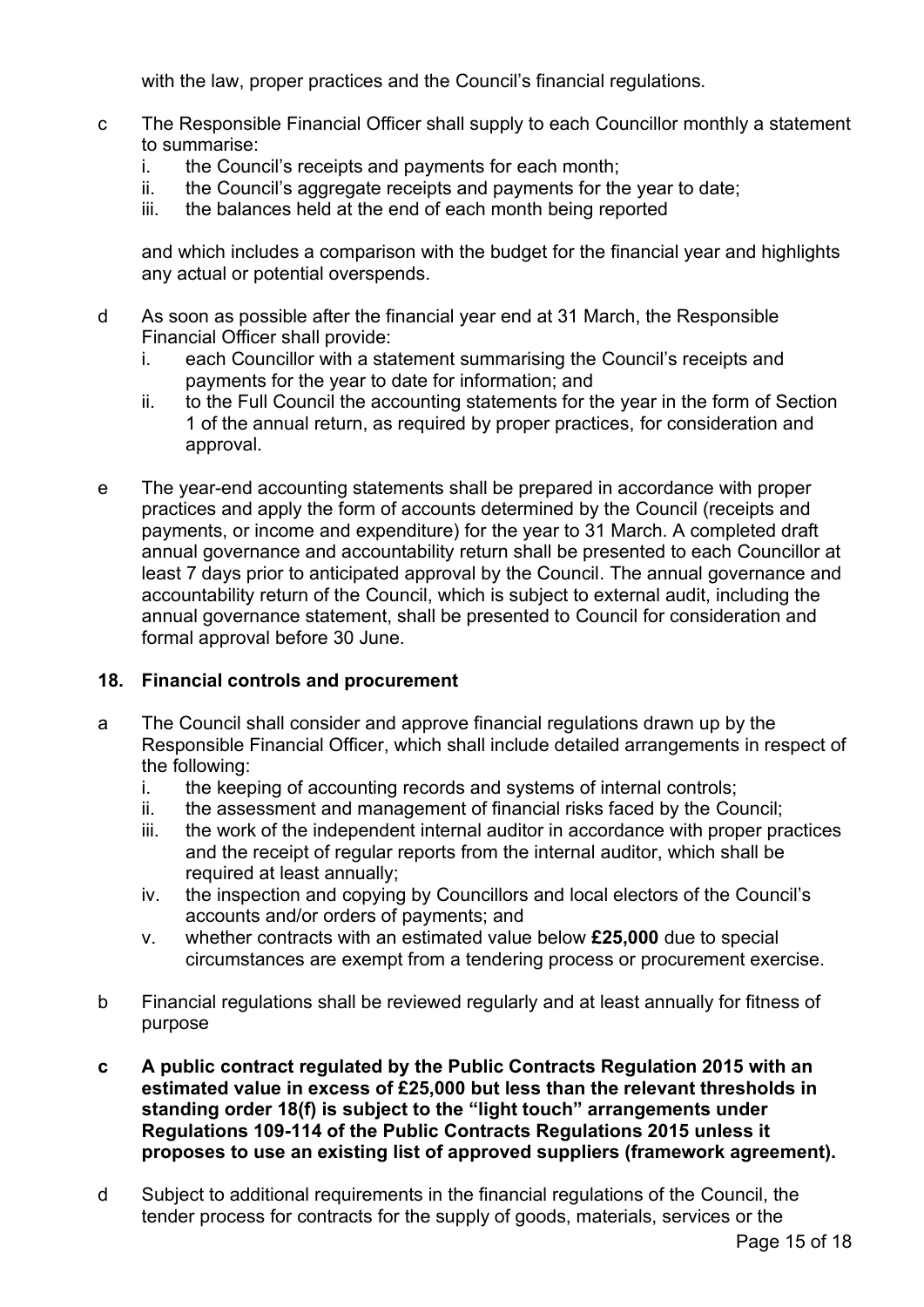execution of works shall include, as a minimum, the following steps:

- i. a specification for the goods, materials, services or the execution of works shall be drawn up;
- ii. an invitation to tender shall be drawn up to confirm (i) the Council's specification (ii) the time, date and address for the submission of tenders (iii) the date of the Council's written response to the tender and (iv) the prohibition on prospective contractors contacting Councillors or staff to encourage or support their tender outside the prescribed process;
- iii. the invitation to tender shall be advertised in a local newspaper and/or any other manner that is appropriate;
- iv. tenders are to be submitted in writing in a sealed marked envelope addressed to the Proper Officer;
- v. tenders shall be opened by the Proper Officer in the presence of at least one Councillor after the deadline for submission of tenders has passed;
- vi. tenders are to be reported to and considered by the appropriate meeting of the Council or a committee or sub-committee with delegated responsibility.
- e Neither the Council, nor a committee or a sub-committee with delegated responsibility for considering tenders, is bound to accept the lowest value tender. If the lowest value tender is not accepted, reasons must be given.

 **Where the value of a contract is likely to exceed the threshold specified by the Office of Government Commerce from time to time, the Council must consider whether the Public Contracts Regulations 2015 or the Utilities Contracts Regulations 2016 apply to the contract and, if either of those Regulations apply, the Council must comply with procurement rules. NALC's procurement guidance contains further details.**

**f A public contract in connection with the supply of gas, heat, electricity, drinking water, transport services, or postal services to the public; or the provision of a port or airport; or the exploration for or extraction of gas, oil or solid fuel with an estimated value in excess of £378,660 for a supply, services or design contract; or in excess of £4,733,252 for a works contract; or £663,540 for a social and other specific services contract (or other thresholds determined by the European Commission every two years and published in OJEU) shall comply with the relevant procurement procedures and other requirements in the Utilities Contracts Regulations 2016.**

#### **19. Handling staff matters**

- a A matter personal to a member of staff that is being considered by a meeting of the Council or the F&GP committee is subject to standing order 11 above.
- b Subject to the Council's policy regarding absences from work, the Council's most senior member of staff shall notify the Chairperson of the Council or, if they are not available, the vice-Chairperson of the Council of absence occasioned by illness or other reason and that person shall report such absence to the F&GP committee at its next meeting.
- c The vice Chairperson of the Council shall conduct a review of the performance and/or appraisal of the Town Clerk annually in April, and shall keep a written record of it. The review and/or appraisal shall be reported to the F&GP Committee.
- Page 16 of 18 d Subject to the Council's policy regarding the handling of grievance matters, the Town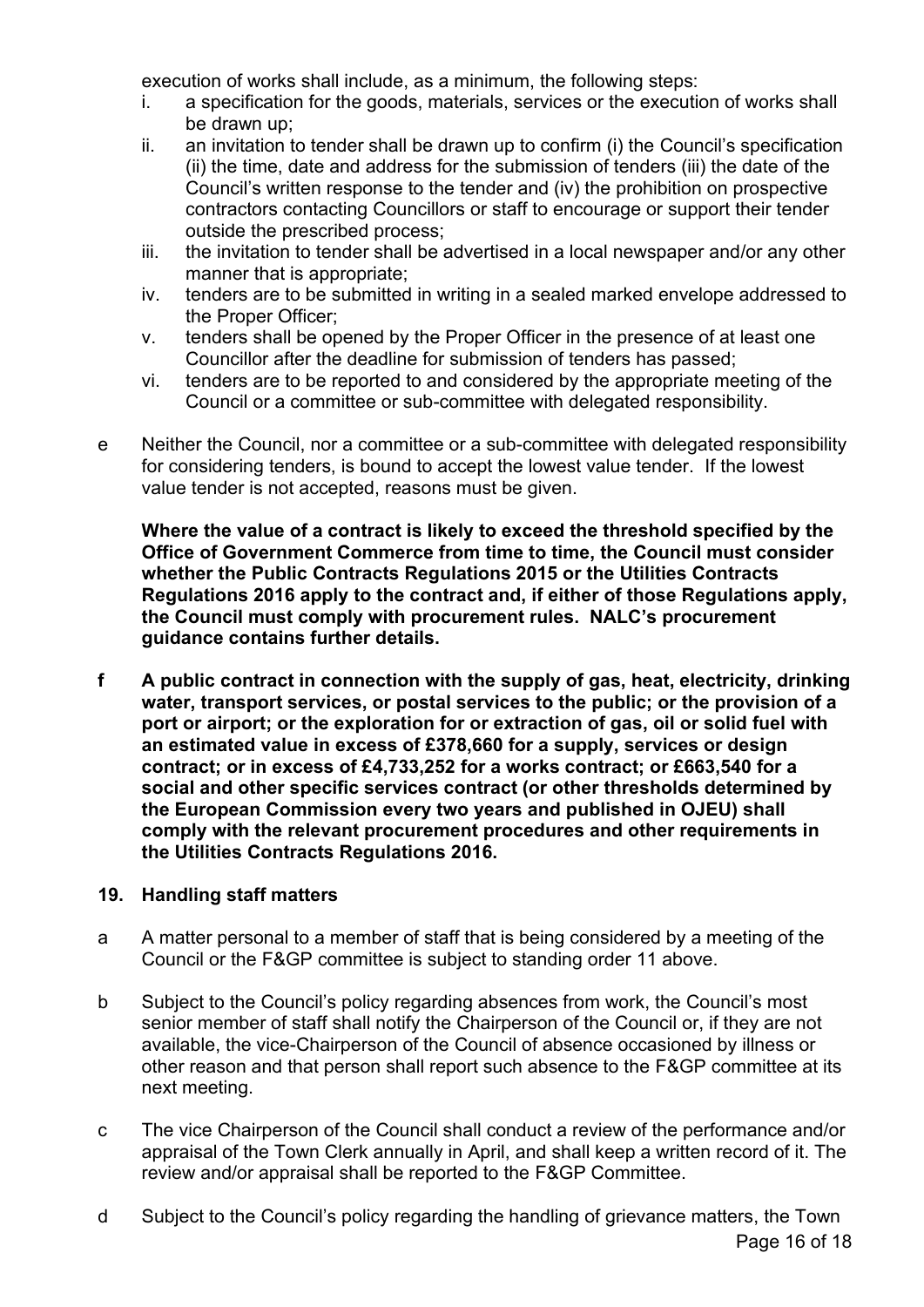Clerk (or other employees) shall contact the Vice-Chairperson, the Chairperson of the F&GP Committee in respect of an informal or formal grievance matter, and this matter shall be reported back and progressed by recommendation of the F&GP Committee.

- e Subject to the Council's policy regarding the handling of grievance and disciplinary matters, if an informal or formal grievance matter raised by staff members relates to the Chairperson or Vice-Chairperson of the Council, this shall reported back and progressed by resolution of the F&GP Committee.
- f Any persons responsible for all or part of the management of staff shall treat the written records of all meetings relating to their performance, capabilities, grievance or disciplinary matters as confidential and secure.
- g In accordance with standing order 11(a), persons with line management responsibilities shall have access to staff records referred to in standing order 19(f)

#### **20. Responsibilities to Provide Information**

*See also standing order 21.*

- a. **In accordance with freedom of information legislation, the Council shall publish information in accordance with its publication scheme and respond to requests for information held by the Council.**
- b. **The Council, shall publish information in accordance with the requirements of the Local Government (Transparency Requirements) (England) Regulations 2015.**

#### **21. Responsibilities under Data Protection Legislation**

- a The Council shall appoint a Data Protection Officer.
- b The Council shall have policies and procedures in place to respond to an individual exercising statutory rights concerning their personal data.
- c The Council shall have a written policy in place for responding to and managing a personal data breach.
- d The Council shall keep a record of all personal data breaches comprising the facts relating to the personal data breach, its effects and the remedial action taken.
- e The Council shall ensure that information communicated in its privacy notices(s) is in an easily accessible and available form and kept up to date.
- f The Council shall maintain a written record of its processing activities.

#### **22. Relations with the press/media**

a. Requests from the press or other media for an oral or written comment or statement from the Council, its Councillors or staff shall be handled in accordance with the Council's policy in respect of dealing with the press and/or other media.